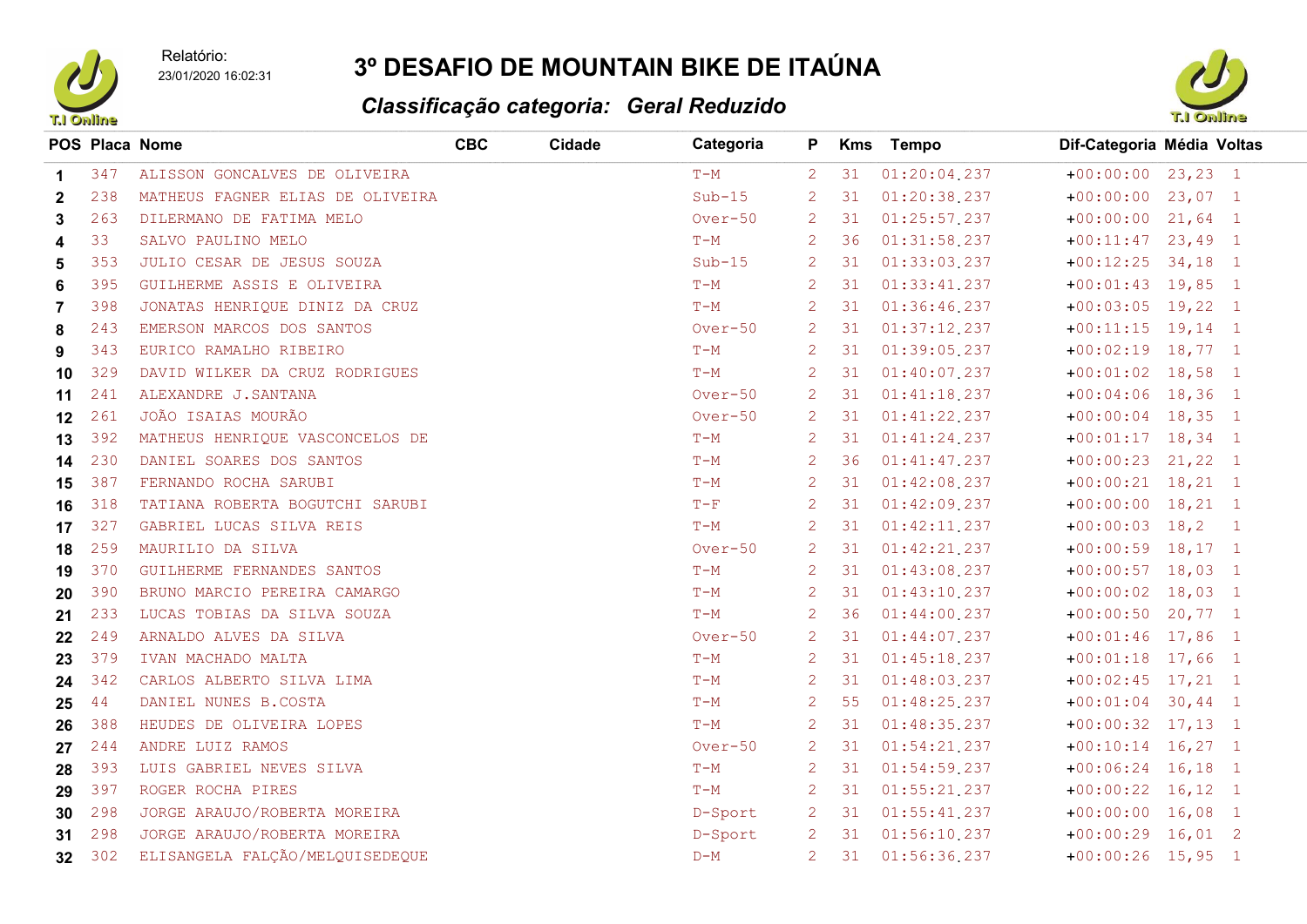| 33  | 302    | ELISANGELA FALÇÃO/MELQUISEDEQUE  | $D-M$     | $\mathbf{2}$         | 31           | 01:56:39.237      | $+00:00:03$ 15,95 2 |              |
|-----|--------|----------------------------------|-----------|----------------------|--------------|-------------------|---------------------|--------------|
| 34  | 320    | RENATO FRANCISCO SANTOS SILVA    | $T-M$     | $\mathbf{2}^{\circ}$ | 31           | 01:57:45.237      | $+00:02:24$ 15,8 1  |              |
| 35  | 385    | RODRIGO DA SILVA CARVALHO        | $T-M$     | $\mathbf{2}$         | 31           | 02:01:16.237      | $+00:03:31$ 15,34 1 |              |
| 36  | 326    | BRUNO HORTA DE SOUZA             | $T-M$     | $\mathbf{2}$         | 31           | 02:01:18.237      | $+00:00:02$ 15,33 1 |              |
| 37  | 254    | FRANCISCO CARLOS MOTA            | $Over-50$ | 2 <sup>7</sup>       | 31           | 02:01:19.237      | $+00:06:58$ 15,33 1 |              |
| -38 | 205    | MAYARA MORAIS NASCIMENTO         | $T-F$     | $\overline{2}$       | 36           | 02:02:10.237      | $+00:20:01$ 17,68 1 |              |
| 39  | 335    | KENER FERNANDES DA SILVA         | $T-M$     | $\mathbf{2}$         | 31           | 02:03:36.237      | $+00:02:18$ 15,05 1 |              |
| 40  | 350    | FERNANDO THIAGO DE BRITO DOS     | $T-M$     | $\mathbf{2}$         | 31           | 02:03:39.237      | $+00:00:03$ 15,04 1 |              |
| 41  | 248    | GEORGE RONEY PASCOA TEIXEIRA     | $Over-50$ | $\overline{2}$       | 31           | 02:03:42.237      | $+00:02:23$ 15,04 1 |              |
| 42  | 386    | ALAN GUEDES DE PAULA             | $Over-50$ | 2                    | 31           | 02:04:28.237      | $+00:00:49$ 14,94 1 |              |
| 43  | 239    | KAUHAN SANTANA GUEDES DE PAULA   | $Sub-15$  |                      | 2 31         | 02:04:38.237      | $+00:31:35$ 14,92 1 |              |
| 44  | 355    | MARCOS FLAVIO NOGUEIRA ANDRADE   | $T-M$     | $\mathbf{2}$         | 31           | 02:06:37.237      | $+00:02:09$ 14,69 1 |              |
| 45  | 363    | THALES HENRIQUE DOS SANTOS       | $T-M$     | $\mathbf{2}$         | 31           | $02:07:44$ 237    | $+00:01:07$ 14,56 1 |              |
| 46  | 389    | FERNANDO JOSE DE LIMA            | $T-M$     | $\mathbf{2}^{\circ}$ | 31           | 02:07:50.237      | $+00:00:06$ 14,55 1 |              |
| 47  | 149    | LEANDRO MADALENA DE ALMEIDA      | $T-M$     | $\mathbf{2}^{\circ}$ | 36           | 02:07:52.237      | $+00:00:02$ 16,89 1 |              |
| 48  | 399    | ALEXANDRE HENRIQUE MENEZES ROCHA | $T-M$     | $\mathbf{2}$         | 31           | 02:10:32.237      | $+00:02:40$ 14,25 1 |              |
| 49  | 232    | STEFANIE CANDIDO NOGUEIRA        | $T-F$     | $\mathbf{2}$         | 36           | 02:10:34.237      | $+00:08:24$ 16,54 1 |              |
| 50  | 328    | LEANDRO ANDRADE DE OLIVEIRA      | $T-M$     | $\mathbf{2}^{\circ}$ | 31           | 02:11:39.237      | $+00:01:07$ 14,13 1 |              |
| 51  | 321    | RAFAEL RODRIGUES REIS            | $T-M$     | $\mathbf{2}$         | 31           | 02:11:42.237      | $+00:00:03$ 14,12 1 |              |
| 52  | 376    | JOSE CARLOS DA SILVA             | $T-M$     | $\mathbf{2}$         | 31           | 02:12:12.237      | $+00:00:30$ 14,07 1 |              |
| 53  | 242    | JÚLIO CÉSAR LOREN                | $Over-50$ | $\mathbf{2}$         | 31           | 02:12:50.237      | $+00:09:08$ 14      | $\sim$ 1     |
| 54  | 315    | MARIA CLEIA DE OLIVEIRA          | $T-F$     | $\overline{2}$       | 31           | 02:12:59.237      | $+00:02:25$ 13,99 1 |              |
| 55  | 369    | CLEYTON JOSE BARBOSA CHAVES      | $T-M$     | $\mathbf{2}$         | 31           | 02:13:38.237      | $+00:01:26$ 13,92 1 |              |
| 56  | 301    | SERGIO EDUARDO/PAMELA SILVA      | $D-M$     | $\mathbf{2}^{\circ}$ | 31           | 02:15:46.237      | $+00:19:07$ 13,7 1  |              |
| 57  | 301    | SERGIO EDUARDO/PAMELA SILVA      | $D-M$     | $\mathbf{2}^{\circ}$ | 31           | 02:15:47.237      | $+00:00:01$ 13,7 2  |              |
| 58  | 256    | WALLACE ANTUNES DE SOUSA         | $Over-50$ | $\mathbf{2}$         | 31           | 02:15:57.237      | $+00:03:07$ 13,68 1 |              |
| 59  | 237    | JOÃO CARLOS FONSECA              | $Sub-15$  |                      | 2 31         | 02:16:02.237      | $+00:11:24$ 13,67 1 |              |
| 60  | 262    | PAULO SERGIO DE SOUSA            | $Over-50$ |                      | $2 \quad 31$ | 02:16:40.237      | $+00:00:43$ 13,61 1 |              |
| 61  | 323    | DIEGO SOARES DE CARVALHO         | $T-M$     | $\mathbf{2}$         | 31           | 02:19:54.237      | $+00:06:16$ 13,3 1  |              |
| 62  | 394    | WALLISON DO NASCIMENTO PEREIRA   | $T-M$     | $\mathbf{2}$         | 31           | 02:20:27.237      | $+00:00:33$ 13,24 1 |              |
|     | 63 396 | FABIO IZEQUIEL                   | $T-M$     | $\mathbf{2}$         | 31           | 02:20:53.237      | $+00:00:26$ 13,2    | $\mathbf{1}$ |
|     |        | 64 360 LEONARDO JOSE DA SILVA    | $T-M$     |                      |              | 2 31 02:23:45.237 | $+00:02:52$ 12,94 1 |              |
| 65  | 255    | JOSE LUIZ DINIZ DA SILVA         | $Over-50$ | 2                    | 31           | 02:24:25.237      | $+00:07:45$ 12,88 1 |              |
| 66  | 384    | JUNIOR ANTONIO DE ANDRADE        | $T-M$     | $\mathbf{2}^-$       | 31           | 02:25:17.237      | $+00:01:32$ 12,8    | $\mathbf{1}$ |
|     | 67 303 | SANDELEIA AP. / FELIPE WLOSTER   | $D-M$     | 2                    | 31           | 02:25:20.237      | $+00:09:33$ 12,8 1  |              |
| 68  | 303    | SANDELEIA AP. / FELIPE WLOSTER   | $D-M$     | $\mathbf{2}^{\circ}$ | 31           | 02:25:23.237      | $+00:00:03$ 12,79 2 |              |
|     | 69 352 | SIDNEY ALVES CRISPIM             | $T-M$     | $\mathbf{2}$         | 31           | 02:26:49.237      | $+00:01:32$ 12,67 1 |              |
|     |        |                                  |           |                      |              |                   |                     |              |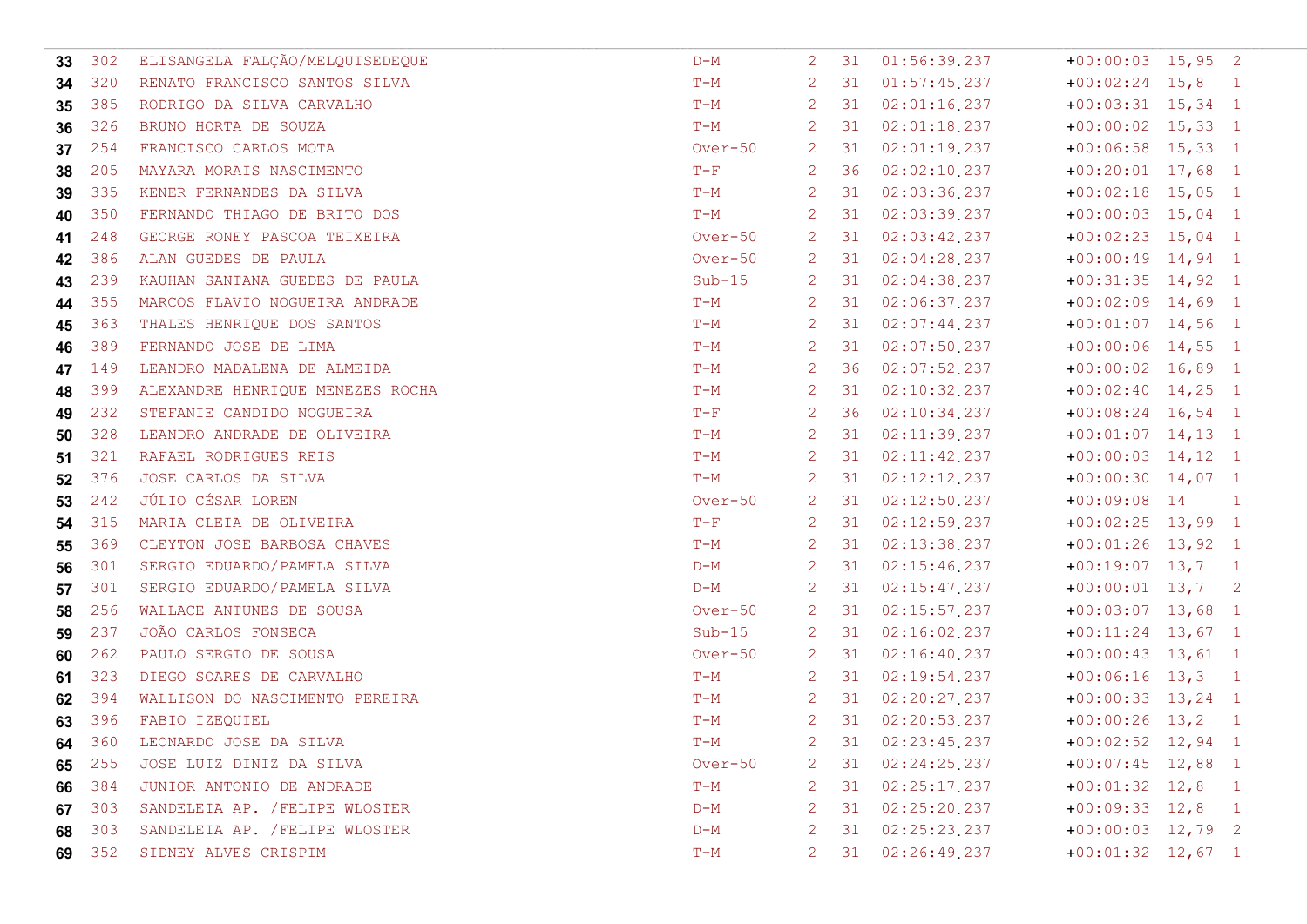| 288     | DELIO DE LEMOS/VIRGINIA FONSECA   | $D-M$                                  | $\mathbf{2}$              | 31  | 02:27:17.237     |                   |                                                                                                                                                                                                                                                                                                                                                                                                                                                                                                                                                                                                                                                                                                                                                                                                                                                               |
|---------|-----------------------------------|----------------------------------------|---------------------------|-----|------------------|-------------------|---------------------------------------------------------------------------------------------------------------------------------------------------------------------------------------------------------------------------------------------------------------------------------------------------------------------------------------------------------------------------------------------------------------------------------------------------------------------------------------------------------------------------------------------------------------------------------------------------------------------------------------------------------------------------------------------------------------------------------------------------------------------------------------------------------------------------------------------------------------|
| 264     | PAULO ROBERTO DUTRA NOGUEIRA      | Over-50                                | $\mathbf{2}$              | 31  | 02:27:57.237     |                   |                                                                                                                                                                                                                                                                                                                                                                                                                                                                                                                                                                                                                                                                                                                                                                                                                                                               |
| 391     | HENRY GUIMARÃES                   | $T-M$                                  | $\mathbf{2}$              | 31  | 02:28:15.237     |                   |                                                                                                                                                                                                                                                                                                                                                                                                                                                                                                                                                                                                                                                                                                                                                                                                                                                               |
| 324     | DONIZETE SEBASTIÃO RIBEIRO        | $T-M$                                  | $\overline{2}$            | 31  | 02:28:39.237     |                   |                                                                                                                                                                                                                                                                                                                                                                                                                                                                                                                                                                                                                                                                                                                                                                                                                                                               |
| 381     | PAULO SERGIO ELER                 | $T-M$                                  | $\mathbf{2}$              | 31  | 02:30:31.237     |                   |                                                                                                                                                                                                                                                                                                                                                                                                                                                                                                                                                                                                                                                                                                                                                                                                                                                               |
| 312     | SHEILA COUTINHO SILVA LIMA        | $T-F$                                  | $\overline{2}$            | 31  | 02:31:03.237     |                   |                                                                                                                                                                                                                                                                                                                                                                                                                                                                                                                                                                                                                                                                                                                                                                                                                                                               |
| 380     | AUCIENE SILVIA SOARES             | $T-F$                                  | $\mathbf{2}^{\circ}$      | 31  | 02:31:24.237     |                   |                                                                                                                                                                                                                                                                                                                                                                                                                                                                                                                                                                                                                                                                                                                                                                                                                                                               |
| 378     | MARCO TULIO PEREIRA JUNIOR        | $T-M$                                  | $\mathbf{2}^{\circ}$      | 31  | 02:33:02.237     |                   |                                                                                                                                                                                                                                                                                                                                                                                                                                                                                                                                                                                                                                                                                                                                                                                                                                                               |
| 377     | BARBOSA DOS ANJOS                 | $T-M$                                  | $\mathbf{2}^{\circ}$      | 31  | 02:33:10.237     |                   |                                                                                                                                                                                                                                                                                                                                                                                                                                                                                                                                                                                                                                                                                                                                                                                                                                                               |
| 357     | WEBERT NASCIMENTO BATISTA         | $T-M$                                  | $\mathbf{2}^{\circ}$      | 31  | 02:33:32.237     |                   |                                                                                                                                                                                                                                                                                                                                                                                                                                                                                                                                                                                                                                                                                                                                                                                                                                                               |
| 297     | ANTONIO JUNIO /NEIDE PEREIRA      | $D-M$                                  | $\mathbf{2}$              | 31  | 02:34:42.237     |                   |                                                                                                                                                                                                                                                                                                                                                                                                                                                                                                                                                                                                                                                                                                                                                                                                                                                               |
| 297     | ANTONIO JUNIO /NEIDE PEREIRA      | $D-M$                                  | $\mathbf{2}$              | 31  | 02:34:43.237     |                   |                                                                                                                                                                                                                                                                                                                                                                                                                                                                                                                                                                                                                                                                                                                                                                                                                                                               |
| 319     | JANETE APARECIDA DE MATOS         | $T-F$                                  | $\mathbf{2}^{\circ}$      | 31  | 02:34:52.237     |                   |                                                                                                                                                                                                                                                                                                                                                                                                                                                                                                                                                                                                                                                                                                                                                                                                                                                               |
| 313     | CRISTINA MARTINS NUNES            | $T-F$                                  | $\mathbf{2}^{\circ}$      | 31  | 02:38:42.237     |                   |                                                                                                                                                                                                                                                                                                                                                                                                                                                                                                                                                                                                                                                                                                                                                                                                                                                               |
| 300     | LEANDRO ALVES / CRISTIANE SOUZA   | $D-M$                                  | $\mathbf{2}^{\circ}$      | 31  | 02:40:08.237     |                   |                                                                                                                                                                                                                                                                                                                                                                                                                                                                                                                                                                                                                                                                                                                                                                                                                                                               |
| 300     | LEANDRO ALVES / CRISTIANE SOUZA   | $D-M$                                  | $\mathbf{2}$              | 31  | 02:40:09.237     |                   |                                                                                                                                                                                                                                                                                                                                                                                                                                                                                                                                                                                                                                                                                                                                                                                                                                                               |
| 361     | LEORRONNE ALVES DA PENHA          | $T-M$                                  | $\mathbf{2}$              | 31  | 02:41:01.237     |                   |                                                                                                                                                                                                                                                                                                                                                                                                                                                                                                                                                                                                                                                                                                                                                                                                                                                               |
| 117     | RAFAEL MOREIRA DE OLIVEIRA        | $T-M$                                  | $\mathbf{2}^{\circ}$      | 36  | 02:41:21.237     |                   |                                                                                                                                                                                                                                                                                                                                                                                                                                                                                                                                                                                                                                                                                                                                                                                                                                                               |
| 354     | JHONES WENDERS NEPOMUCEMOLEITE    | $T-M$                                  | $\mathbf{2}$              | 31  | 02:42:52.237     |                   |                                                                                                                                                                                                                                                                                                                                                                                                                                                                                                                                                                                                                                                                                                                                                                                                                                                               |
| 368     | LUCAS ROBERTO RIBEIRO             | $T-M$                                  | $\mathbf{2}^{\circ}$      | 31  | 02:44:51.237     |                   |                                                                                                                                                                                                                                                                                                                                                                                                                                                                                                                                                                                                                                                                                                                                                                                                                                                               |
| 295     | GABRIELA CRISTINA/MARCELO SOUZA   | $D-M$                                  | $\mathbf{2}^{\circ}$      | 31  | 02:45:16.237     |                   |                                                                                                                                                                                                                                                                                                                                                                                                                                                                                                                                                                                                                                                                                                                                                                                                                                                               |
| 295     | GABRIELA CRISTINA/MARCELO SOUZA   | $D-M$                                  | $\mathbf{2}$              | 31  | 02:45:18.237     |                   |                                                                                                                                                                                                                                                                                                                                                                                                                                                                                                                                                                                                                                                                                                                                                                                                                                                               |
| 229     | CAIO DE SOUSA SARAIVA GUIMARAES   | $T-M$                                  | $\mathbf{2}$              | 36  | 02:49:40.237     |                   |                                                                                                                                                                                                                                                                                                                                                                                                                                                                                                                                                                                                                                                                                                                                                                                                                                                               |
| 299     | MILTON VENTURA / STEFFANY CARDOSO | $D-M$                                  | $\mathbf{2}$              | 31  | 02:52:52.237     |                   |                                                                                                                                                                                                                                                                                                                                                                                                                                                                                                                                                                                                                                                                                                                                                                                                                                                               |
| 299     | MILTON VENTURA / STEFFANY CARDOSO | $D-M$                                  | $\mathbf{2}^{\mathsf{I}}$ | 31  | 02:52:53.237     |                   |                                                                                                                                                                                                                                                                                                                                                                                                                                                                                                                                                                                                                                                                                                                                                                                                                                                               |
| 291     | ADRIANO JOSE / RAFAELA MARIANA    | $D-M$                                  | $\mathbf{2}^{\circ}$      | 31  | 02:55:34.237     |                   |                                                                                                                                                                                                                                                                                                                                                                                                                                                                                                                                                                                                                                                                                                                                                                                                                                                               |
| 291     | ADRIANO JOSE / RAFAELA MARIANA    | $D-M$                                  | $\mathbf{2}^{\circ}$      | 31  | 02:57:13.237     |                   |                                                                                                                                                                                                                                                                                                                                                                                                                                                                                                                                                                                                                                                                                                                                                                                                                                                               |
| 294     | ADRIANO CARNEIRO/JESSIKA DE       | $D-M$                                  | $\mathbf{2}$              | 31  | 03:03:27.237     |                   |                                                                                                                                                                                                                                                                                                                                                                                                                                                                                                                                                                                                                                                                                                                                                                                                                                                               |
| 294     | ADRIANO CARNEIRO/JESSIKA DE       | $D-M$                                  | $\mathbf{2}$              | 31  | 03:03:28.237     |                   |                                                                                                                                                                                                                                                                                                                                                                                                                                                                                                                                                                                                                                                                                                                                                                                                                                                               |
| 240     | RAFAEL NOGUEIRA NAVARO            | $Sub-15$                               | $\overline{2}$            | 31  | 03:05:45.237     |                   |                                                                                                                                                                                                                                                                                                                                                                                                                                                                                                                                                                                                                                                                                                                                                                                                                                                               |
| 100 292 | CINTIA CALADO/GILDECIO ANTONIO    | $D-M$                                  | 2                         | 31  | $03:13:11$ , 237 |                   | -1                                                                                                                                                                                                                                                                                                                                                                                                                                                                                                                                                                                                                                                                                                                                                                                                                                                            |
|         |                                   | $D-M$                                  |                           |     |                  |                   |                                                                                                                                                                                                                                                                                                                                                                                                                                                                                                                                                                                                                                                                                                                                                                                                                                                               |
| 102 258 | DARIO ANTUNES MARTINS             | $Over-50$                              | 2                         | -31 | 03:15:25.237     |                   | -1                                                                                                                                                                                                                                                                                                                                                                                                                                                                                                                                                                                                                                                                                                                                                                                                                                                            |
| 103 257 | WILTON DE CASTRO PADRÃO           | Over-50                                | $\mathbf{2}^-$            | 31  | 03:15:26.237     |                   | $\mathbf{1}$                                                                                                                                                                                                                                                                                                                                                                                                                                                                                                                                                                                                                                                                                                                                                                                                                                                  |
| 104 305 | THIAGO NOGUEIRA / JULIETE MURTA   | $D-M$                                  | $\mathbf{2}^{\circ}$      | 31  | 03:20:11.237     |                   | -1                                                                                                                                                                                                                                                                                                                                                                                                                                                                                                                                                                                                                                                                                                                                                                                                                                                            |
| 105 305 | THIAGO NOGUEIRA / JULIETE MURTA   | $D-M$                                  | $\mathbf{2}^{\circ}$      | 31  | 03:20:12.237     |                   | 2                                                                                                                                                                                                                                                                                                                                                                                                                                                                                                                                                                                                                                                                                                                                                                                                                                                             |
| 106 351 | WAGNER SILVA LOPES                | $T-M$                                  | $\mathbf{2}$              | 31  | 03:23:40.237     |                   | $\mathbf{1}$                                                                                                                                                                                                                                                                                                                                                                                                                                                                                                                                                                                                                                                                                                                                                                                                                                                  |
|         |                                   | 101 292 CINTIA CALADO/GILDECIO ANTONIO |                           |     |                  | 2 31 03:13:12.237 | $+00:00:01$ 14,67 2<br>$+00:03:32$ 12,57 1<br>$+00:01:26$ 12,55 1<br>$+00:00:24$ 12,51 1<br>$+00:01:52$ 12,36 1<br>$+00:18:04$ 12,31 1<br>$+00:00:53$ 12,29 1<br>$+00:02:31$ 12,15 1<br>$+00:00:08$ 12, 14 1<br>$+00:00:22$ 12, 11 1<br>$+00:07:25$ 12,02 1<br>$+00:00:01$ 12,02 2<br>$+00:03:28$ 12,01 1<br>$+00:03:50$ 11,72 1<br>$+00:05:25$ 11,62 1<br>$+00:00:01$ 11,61 2<br>$+00:07:29$ 11,55 1<br>$+00:00:20$ 13,39 1<br>$+00:01:31$ 11,42 1<br>$+00:01:59$ 11,28 1<br>$+00:05:07$ 11,25 1<br>$+00:00:02$ 11,25 2<br>$+00:04:49$ 12,73 1<br>$+00:07:34$ 10,76 1<br>$+00:00:01$ 10,76 2<br>$+00:02:41$ 10,59 1<br>$+00:01:39$ 10,5 2<br>$+00:06:14$ 10,14 1<br>$+00:00:01$ 10,14 2<br>$+00:49:43$ 10,01 1<br>$+00:09:43$ 9,63<br>$+00:00:01$ 9,63 2<br>$+00:47:28$ 9,52<br>$+00:00:01$ 9,52<br>$+00:06:59$ 9,29<br>$+00:00:01$ 9,29<br>$+00:34:00$ 9,13 |